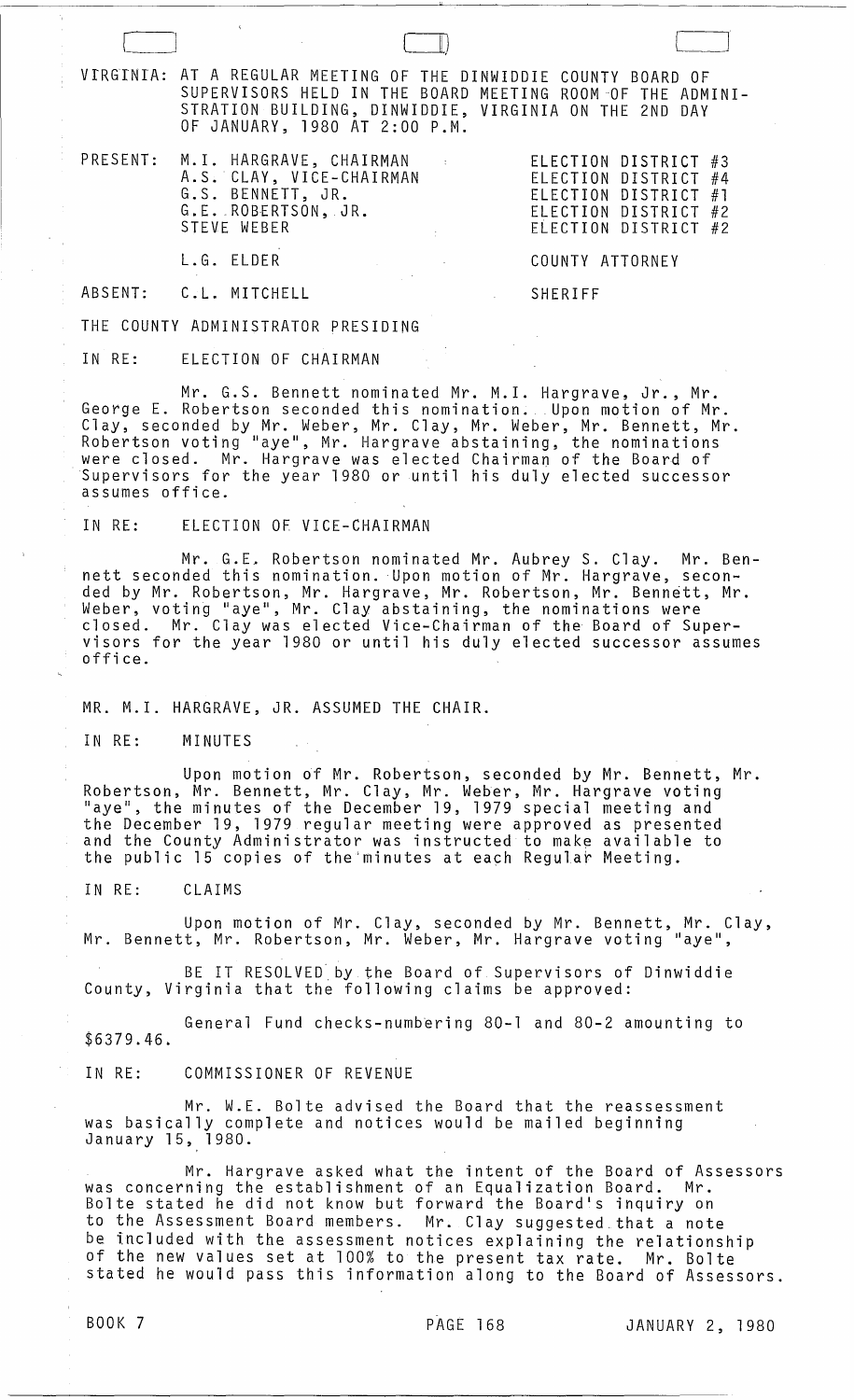IN RE: TREASURER

Mr. F.E. Jones presented his report for the month of December, 1979.

IN RE: RESOLUTION DISCHARGING TREASURER FROM COLLECTING OLD DELINQUENT PERSONAL PROPERTY TAXES

Upon motion of Mr. Weber, seconded by Mr. Bennett, Mr. Weber, Mr. Bennett, Mr. Clay, Mr. Robertson, Mr. Hargrave voting<br>"aye", the following resolution was adopted:

WHEREAS, Chapter 20 Title 58 of the Code of Virginia provides for the method of discharging the Treasurer from the obligation to continue collecting old delinquent personal property taxes; and

WHEREAS, due to the retirement of F.E. Jones, Treasurer this Board wishes to expedite the turnover of assets in his office to the incoming officer;

NOW THEREFORE BE IT RESOLVED that the Board of Supervisors of Dinwiddie County, Virginia acknowledges receipt of the delinquent lists submitted pursuant to Section 58-983 of the Code of Virginia directs that no portion of such lists be published, and gives the Treasurer credit for all unpaid personal property tax tickets for tax year 1975 and all tax years prior to 1975 and the Treasurer shall not be required to make further collections on those taxes for which he is given credit pursuant to Section 58-990 of the Code of Virginia.

IN RE: RESOLUTION CHANGING ACCOUNTS WITH BANKS FROM F.E. JONES, TREASURER, TO MARGARET W. LEWIS, TREASURER

Upon motion of Mr. Robertson, seconded by Mr. Clay, Mr. Robertson, Mr. Clay, Mr. Weber, Mr. Bennett, Mr. Hargrave voting Nobel Cool, M. Gray, M. Weber, M. Dennett,

WHEREAS, Francis E. Jones, retired as duly elected Treasurer of the County of Dinwiddie effective December 31, 1979; and

WHEREAS, Margaret W. Lewis, having qualified and by operation of law, commenced serving as duly elected Treasurer of the County of Dinwiddie effective January 1, 1980;

NOW THEREFORE BE IT RESOLVED by the Board of Supervisors of Dinwiddie County, Virginia that the following banks: the Bank of Southside Virginia, Stony Creek; the Bank of Southside Virginia, Carson; the Bank of Southside Virginia, Rohoic; the Bank of McKenney; First Colonial Savings & Loan; and the Bank of Virginia are requested to change the accounts and deposits held for the County of Dinwiddie form COUNTY OF DINWIDDIE, by Francis E. Jones, TREASURER to read by Margaret W. Lewis, TREASURER. The following banks: Bank of Southside Virginia, Stony Creek; the Bank of Southside Virginia, Carson; the Bank of Southside Virginia, Rohoic; the Bank of McKenney; First Colonial Savings & Loan; and the Bank of Virginia are directed to pay only those checks signed by the outgoing Treasurer and his authorized deputies bearing dates prior to January 1, 1980, when signed by the incoming Treasurer, or a deputy if so authorized. The following banks: The Bank of Southside Virginia, Stony Creek; the Bank of Southside Virginia, Carson; the Bank of Southside Virginia, Rohoic; the Bank of McKenney; First Colonial Savings & Loan; and the Bank of Virginia are requested to send future statements and paid checks to the new Treasurer.

IN RE: AUTHORIZATION OF NEW SIGNATURE CARDS

om,

Upon motion of Mr. Bennett, seconded by Mr. Weber, Mr. Bennett, Mr. Weber, Mr. Clay, Mr. Robertson, Mr. Hargrave voting<br>"aye",

NOW THEREFORE BE IT RESOLVED by the Board of Supervisors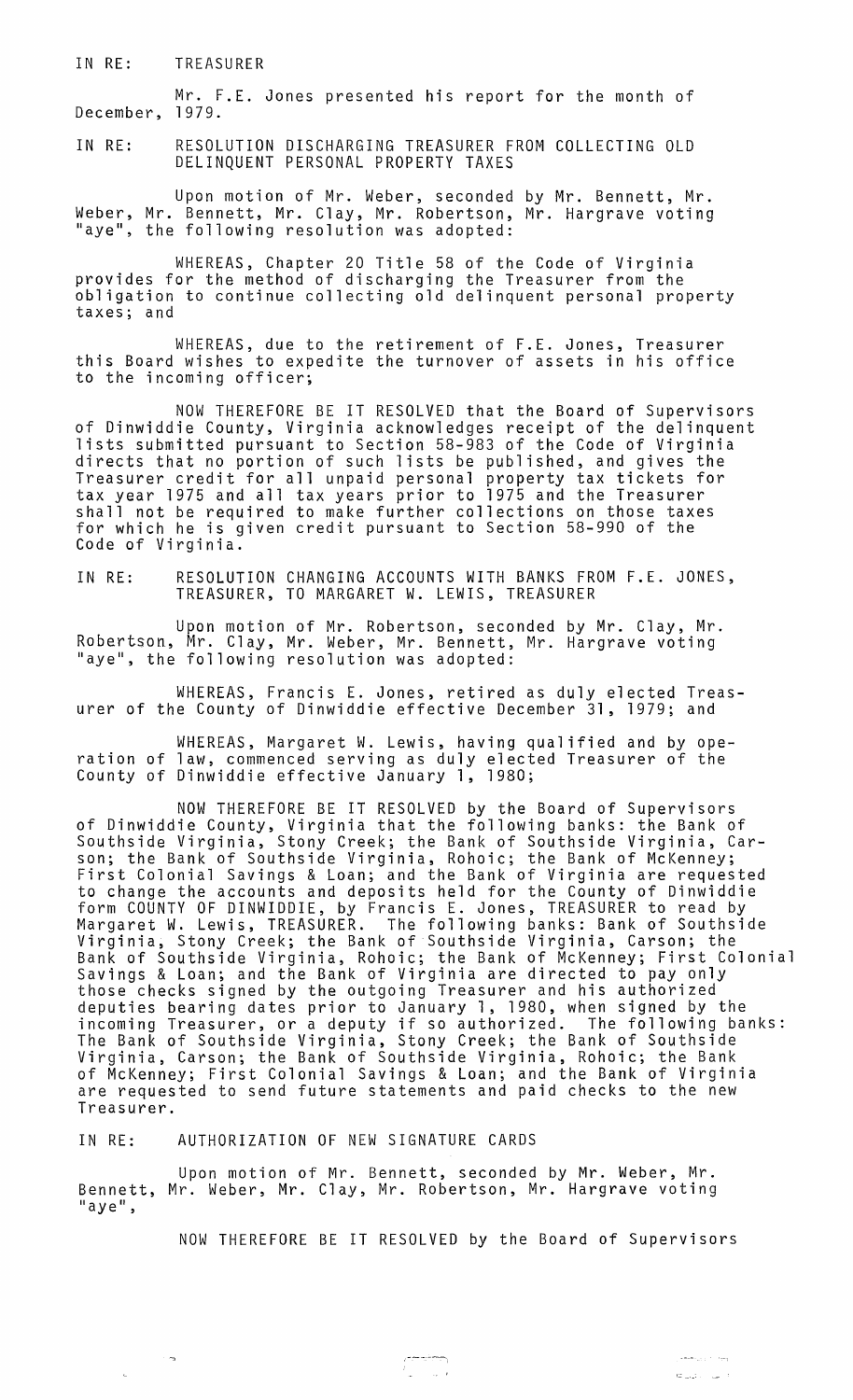of Dinwiddie County, Virginia that the following individuals are designated to sign all orders, drafts, checks or warrants on the accounts of the County of Dinwiddie:

- 1. Chairman and Vice-Chairman
- 2. County Administrator and Assistant to the County Admtnistrator
- 3. Treasurer and Deputy Treasurer

BE IT FURTHER RESOLVED by the Board of Supervisors of Dinwiddie County, Virginia that all orders, drafts, checks or warrants shall bear three (3) signatures consisting of the Chairman, or Vice-Chairman, the County Administrator or Assistant to the County Administrator and the Treasurer or Deputy Treasurer.

IN RE: RECESS

Cl

The Chairman declared a short recess at 2:15 P.M. The meeting reconvened at 2:30 P.M.

IN RE: COMMONWEALTH ATTORNEY

Mr. L.G. Elder distributed copies of the Virginia Freedom of Information Act"and Conflict of Interest Law to the Board' for their information.

IN RE: BUILDING INSPECTOR

Mr. J.L. Blaha presented his report for the month of December, 1979.

IN RE: DISCUSSION OF 19S0' CENSUS

The Director of Planning appeared before the Board to review the elements of local involvement in the 1980 Census and determine their desire as to active participation by his office. He stated that the federal government was planning a large campaign to publicize the Census; however, he was not sure to what extent.

Mr. Scheid distributed several items for the Board's review which could be used for publicity within the County. He stated that the federal government recommended two groups to be appointed within the County, a Complete Count Committee to educate the community and a Local Review Program Committee to review the technical data accumulated. Mr. Scheid advised the Board that if the Board desired to commit his office to work board chat it the board desired to commit his office to work<br>closely with the census in the County, it would require a great deal of his time as well as funds from his budget.

The Board agreed that the Census was a high priority item and should be monitored; however, they were reluctant to commit the time and funds without knowing to what extent the federal government intended to participate. No action was taken pending further information to be collected by the Director of Planning.  $\mathbf{r}_{\text{max}}$ 

IN RE: DIRECTOR OF SOCIAL SERVICES

Mrs. K.B. Talley advised the Board of a needs assessment survey which has been distributed to them by her department and asked that they fill it out and return it as soon as possible.

She also stated that Dinwiddie County has been awarded a second allocation in the amount of \$94,139 for the Fuel Assistance Program.

IN RE: PUBLIC HEARING--1980 SIX YEAR PLAN FOR SECONDARY ROAD IMPROVEMENTS

This being the time and place as advertised in the Progress-Index on Tuesday, December 18, 1979 and Monday, December 24,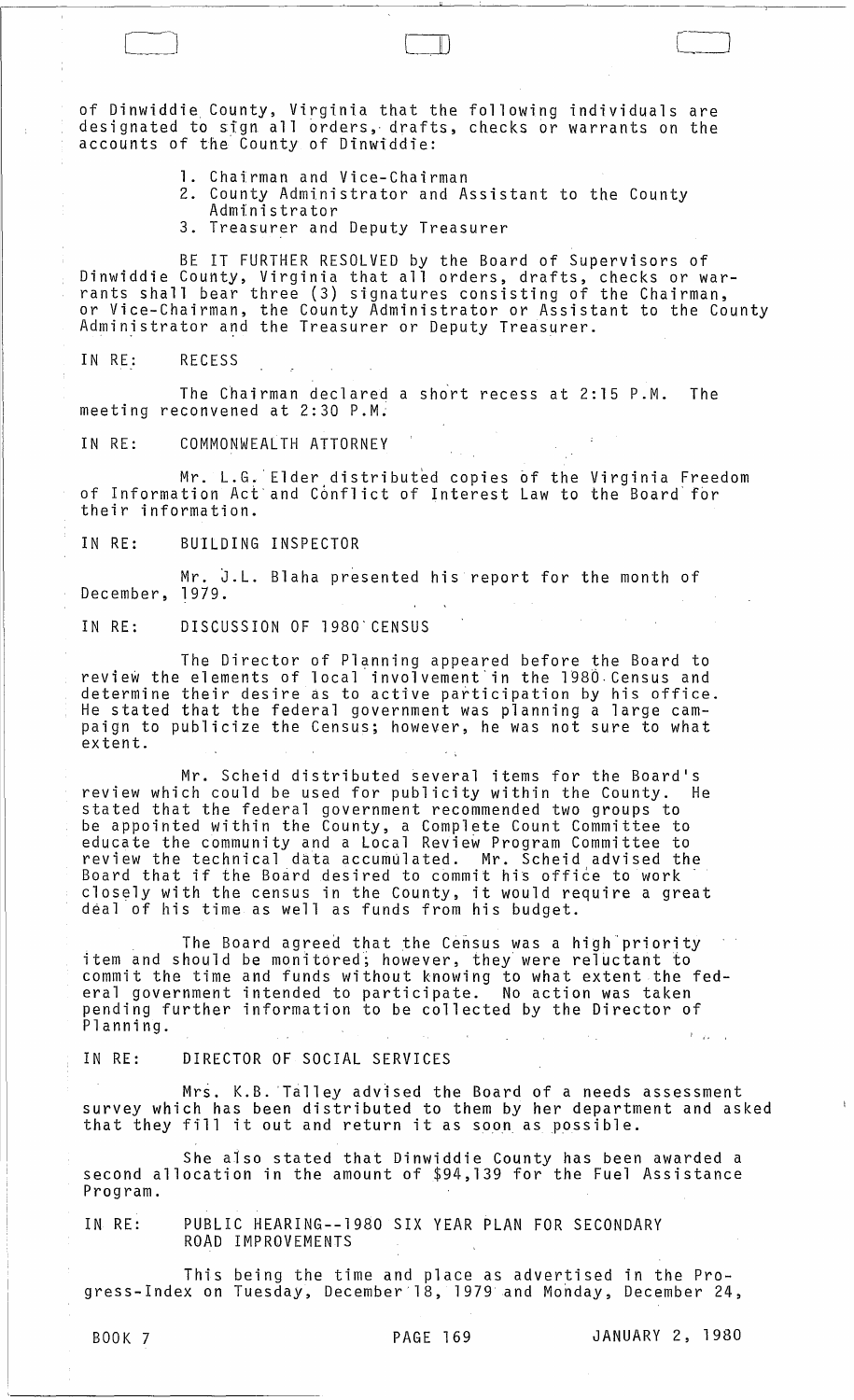1979, for the Board of Supervisors of Dinwiddie County to conduct a joint public hearing with representatives of the Virginia Department of Highways and Transportation for the purpose of discussing with the citizens of Dinwiddie County the entire Six-Year Plan and to receive the interested citizens comments.

Mr. B.C. Medlock, Assistant Resident Engineer, VDH&T, appeared before the Board to review the Six-Year Plan and receive public input.

Mrs. Kathleen King requested that Route 692 off Rt. 709 in DeWitt be included for hard surfacing.

The Board will meet with the Va. Dept. of Highways and Transportation to discuss the citizen comments received and determine whether any changes are needed in the Six-Year Plan before adoption.

IN RE: PRESENTATION OF WALKER ROAD AND SHANDS ROAD FOR ACCEPTANCE INTO STATE SECONDARY SYSTEM

The County Admjnistrator .presented the deeds and accompanying plats for the Walker Road off Rt. 601 and the Shands Road off Rt. 613 requesting the Board of Supervisors to accept the e roads into the State Secondary system for construction when funds become available according to a prioritized list established by the Board of Supervisors and the VDH&T.

Pending further review by the VDH&T, action was postponed until the February 6, 1980 meeting.

IN RE: SOCIAL SERVICES BUILDING--AUTHORIZATION TO SECURE BIDS FOR LANDSCAPING

The County Administrator advised the Board that the landscaping to be done around the Social Services building has not been completed and requested authorization to proceed with the project.

Upon motion of Mr. Bennett, seconded by Mr. Robertson, Mr. Bennett, Mr. Robertson, Mr. Weber, Mr. Clay, Mr. Hargrave voting<br>"aye",

BE IT RESOLVED by the Board of Supervisors of Dinwiddie County, Virginia that the County Administrator is hereby authorized to secure cost proposals for the landscaping project around the Social Services building for the Board's review.

IN RE: PETERSBURG JAYCEES ANNUAL PIG-NIC--APPROVAL OF PERMIT FOR 1980

The County Administrator presented an application for a permit for the Petersburg Jaycees Annual Pig-Nic to be held April 30, 1980 at the Petersburg Airport. Attendance of 3,000 is expected. Proceeds will be divided between the Southside Virginia Emergency Crew and the Dinwiddie Emergency Crew.

Upon motion of Mr. Clay, seconded by Mr. Bennett, Mr. Clay, Mr. Bennett, Mr. Weber, Mr. Robertson, Mr. Hargrave voting "aye", the application of the Petersburg Jaycees for a permit to hold a barbecue on April 30, 1980 was approved with the conditions as stated therein.

IN RE: BINGO AND RAFFLE PERMIT RENEWAL--MCKENNEY RURITAN CLUB

Upon motion of Mr. Clay, seconded by Mr. Weber, Mr. Clay, Mr. Weber, Mr. Bennett, Mr. Robertson, Mr. Hargrave voting "aye", the following resolution was adopted:

WHEREAS, the McKenney Ruritan Club has made application to the Board of Supervisors for renewal of their Bingo and Raffle Permit for calendar year 1980; and

 $\epsilon^+$ 

 $\frac{1}{2}$ 

WHEREAS, the Club meets the requirements as set forth in

 $\sim$ 

يتحدث ويست

 $\mathbf{r}_2$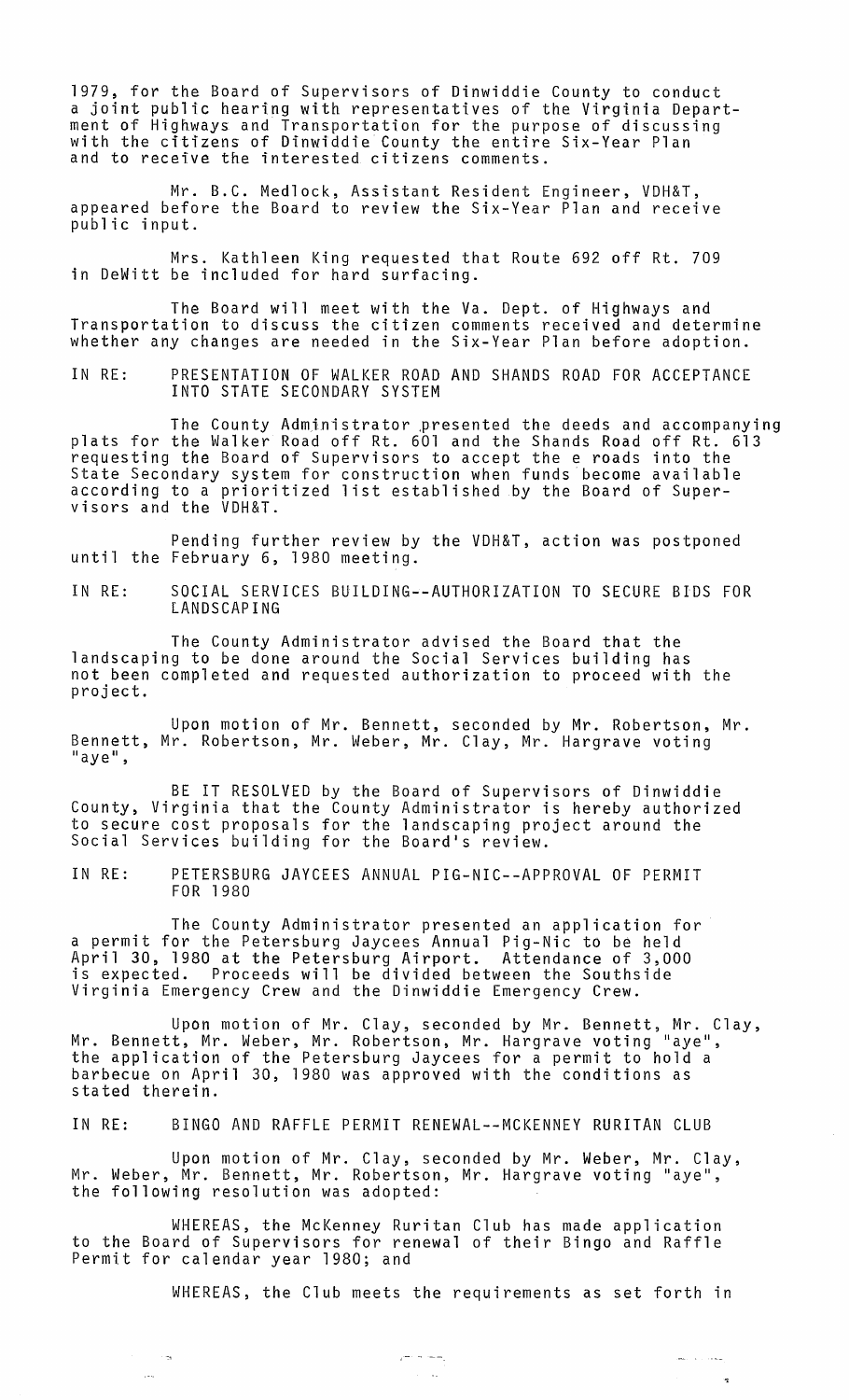Section 18.1-340.1-340.12 of the Code of Virginia and has filed the required application fee;

NOW THEREFORE BE IT RESOLVED by the Board of Supervisors of Dinwiddie County, Virginia that the McKenney Ruritan Club is hereby granted renewal of their Bingo and Raffle Permit for the calendar year 1980.

 $\Box$ 

\_\_ ... .JL.~~~~~~~~~\_~~~~~~~~ \_\_

IN RE: APPOINTMENT--PLANNING COMMISSION--STEVE WEBER

Upon motion of Mr. Robertson, seconded by Mr. Clay, Mr. Robertson, Mr. Clay, Mr. Bennett, Mr. Hargrave voting "aye", Mr. Weber abstained, Mr. Steve Weber was appointed to the Planning Commission, term expiring 12/31/83.

IN RE: PRESENTATION OF PERSONNEL SYSTEM--OVERMAN, ROBINSON, AND BROWN

Mr. Otis Brown and Mr. Alan Saville of Overman, Robinson, and Brown, Inc. appeared before the Board to present the personnel system developed for the County and answer any questions they might<br>have. This project was authorized by the Board through IPA funding have. This project was authorized by the Board through IPA funding<br>in June, 1979.

After a brief discussion, the Board agreed to meet at a later date to discuss the plan among themselves and further to meet with Mr. Brown and Mr. Saville to discuss any questions they might have.

IN RE: PRESENTATION OF GAVEL TO G.S. BENNETT, JR.

Mr. M.I. Hargrave, Jr. presented a gavel to Mr. G. S. Bennett, Jr. in honor of his term as Chairman of the Board of Supervisors during the year 1979.

IN RE: EXECUTIVE SESSION

Upon motion of Mr. Clay, seconded by Mr. Weber, Mr. Clay, Mr. Weber, Mr. Bennett, Mr. Robertson, Mr. Hargrave voting "aye", the Board moved into Executive Session at 5:10 P.M. to discuss Personnel matters. The Board reconvened into Open Session at 5:45 P.M.

IN RE: INSURANCE FOR TREASURER'S OFFICE

The Board held a brief discussion concerning the purchase of additional insurance coverage for loss or theft of money being transported from the Treasurer's Office to the various banks as well as coverage of burglary of the office and its contents.

Upon motion of Mr. Clay, seconded by Mr. Bennett, Mr. Clay, Mr. Bennett, Mr. Weber, Mr. Robertson, Mr. Hargrave voting "aye", the County Administrator was instructed to not renew insurance coverage for burglary of the Treasurer's Office as well as the transport of money from the Treasurer's office to the various banks.

IN RE: EMPLOYMENT OF FULL-TIME OPERATOR -- DINWIDDIE LANDFILL --<br>THOMAS AMPY

Upon motion of Mr. Clay, seconded by Mr. Robertson, Mr. Clay, Mr. Robertson, Mr. Bennett, Mr. Weber, Mr. Hargrave voting<br>"aye", the following resolution was adopted:

WHEREAS, a vacancy was created at the Landfill by the resignation of William B. Daniel, Jr.; and

WHEREAS, it is necessary to operate trash pickup six days a week, including Sundays; and

WHEREAS, Mr. Thomas Ampy has been working part-time